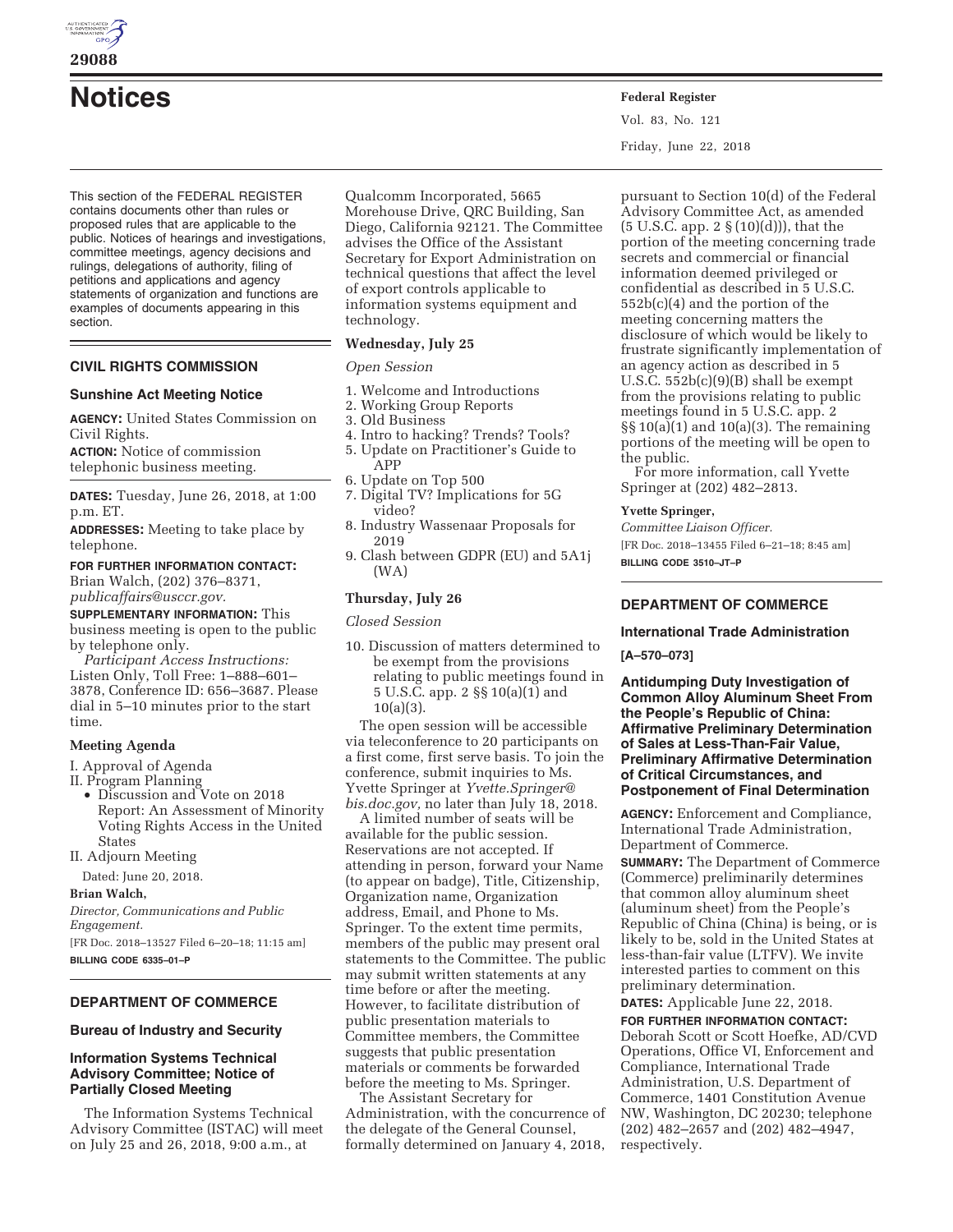## **SUPPLEMENTARY INFORMATION:**

#### **Background**

Commerce published the notice of initiation of this LTFV investigation on December 4, 2017.1 Commerce exercised its discretion to toll deadlines affected by the closure of the Federal Government from January 20 through 22, 2018. The revised deadline for the preliminary determination of this investigation became April 26, 2018.2 On March 29, 2018, we postponed the deadline for the preliminary determination by 50 days, in accordance with section  $733(c)(1)(B)$  of the Tariff Act of 1930, as amended (the Act) and 19 CFR 351.205(b)(2).3 On April 13, 2018, we clarified that the postponed preliminary deadline is June 15, 2018.4

For a complete description of the events that followed the initiation of this investigation, *see* the Preliminary Decision Memorandum that is dated concurrently with this determination and is hereby adopted by this notice.5 A list of topics included in the Preliminary Decision Memorandum is included as Appendix I to this notice. The Preliminary Decision Memorandum is a public document and is on file electronically via Enforcement and Compliance's Antidumping and Countervailing Duty Centralized Electronic Service System (ACCESS). ACCESS is available to registered users at *https://access.trade.gov,* and to all parties in the Central Records Unit, Room B8024 of the main Department of Commerce building. In addition, a complete version of the Preliminary Decision Memorandum can be found at *http://enforcement.trade.gov/frn/.* The signed Preliminary Decision Memorandum and electronic version of the Preliminary Decision Memorandum are identical in content.

4*See* Memorandum, ''Less-Than-Fair-Value Investigation of Common Alloy Aluminum Sheet from the People's Republic of China: Correction of the Preliminary Determination Deadline,'' dated April 13, 2018.

5*See* Memorandum, ''Decision Memorandum for the Preliminary Determination in the Antidumping Duty Investigation of Common Alloy Aluminum Sheet from the People's Republic of China,'' dated concurrently with this notice (Preliminary Decision Memorandum).

# **Period of Investigation**

The period of investigation (POI) is April 1, 2017, through September 30, 2017.

#### **Scope of the Investigation**

The product covered by this investigation is aluminum sheet from China. For a complete description of the scope of this investigation, *see*  Appendix II.

## **Scope Comments**

In accordance with the preamble to Commerce's regulations,6 the *Initiation Notice* set aside a period of time for parties to raise issues regarding product coverage (*i.e.*, "scope").<sup>7</sup> We received scope comments from interested parties between December 18 and December 20, 2017.8 We received rebuttal scope comments from the Aluminum Association Common Alloy Sheet Trade Enforcement Working Group (the Domestic Industry) on January 3, 2018.9 Between March 2 and March 26, 2018, we received additional scope comments from interested parties,<sup>10</sup> and on March 14, 2018, we received rebuttal scope comments from the Domestic Industry.11 Based on the comments

7*See Initiation Notice,* 82 FR at 57215. 8*See* Letter from the Metal Composite Building Materials and Products Branch of China, ''Common Alloy Aluminum Sheet from of China; Antidumping and Countervailing Duty Investigations: Comments on Scope of Investigations,'' dated December 18, 2017; Letter from The Beer Institute, ''Common Alloy Aluminum Sheet from the People's Republic of China: Comments on Scope,'' dated December 18, 2017; Letter from The Truck Trailer Manufacturers Association, ''A–570–073, C–570–074 Common Alloy Aluminum Sheet from the People's Republic of China: Initiation of Less-Than-Fair-Value and Countervailing Duty Investigations,'' dated December 18, 2017; and Letter from MAHLE Behr USA Inc., MAHLE Behr Troy Inc. and MAHLE Behr Charleston Inc., ''Comments on Scope of the Investigation—Common Alloy Aluminum Sheet from the People's Republic of China,'' dated December 18, 2017; Letter from Can Manufactures Institute, ''Common Alloy Aluminum Sheet from the People's Republic of China: Comments on Scope (Case Nos. A–570–073, C–570–074),'' dated December 20, 2017.

9*See* Letter from the Domestic Industry, ''Common Alloy Aluminum Sheet from the People's Republic of China—Domestic Industry's Scope Rebuttal Comments,'' dated January 3, 2018.

10*See* Letter from FUJIFILM Manufacturing U.S.A., Inc. and FUJIFILM Holdings America Corporation (collectively, FUJIFILM), ''Common Alloy Aluminum Sheet from the People's Republic of China—Scope Exclusion Comments,'' dated March 2, 2018; *see also* Letter from FUJIFILM, ''Common Alloy Aluminum Sheet from the People's Republic of China—Submission of Factual Information to Rebut, Clarify, or Correct Factual Information Submitted by the Domestic Industry,'' dated March 26, 2018.

11*See* Letter from the Domestic Industry, ''Common Alloy Aluminum Sheet from the People's Republic of China—Domestic Industry's Rebuttal to

received, for purposes of this preliminary determination, we are not modifying the scope language as it appeared in the *Initiation Notice.*12

## **Methodology**

We are conducting this investigation in accordance with section 731 of the Tariff Act of 1930, as amended (the Act). We calculated export prices in accordance with section 772 of the Act. Because China is a non-market economy within the meaning of section 771(18) of the Act, we calculated normal value (NV) in accordance with section 773(c) of the Act. For a full description of the methodology underlying our conclusions, *see* the Preliminary Decision Memorandum.

## **Affirmative Preliminary Determination, in Part, of Critical Circumstances**

On March 23, 2018, the Domestic Industry timely filed a critical circumstances allegation, pursuant to section 733(e)(1) of the Act and 19 CFR 351.206, alleging that critical circumstances exist with respect to imports of aluminum sheet from China.13 We preliminarily determine that critical circumstances exist for Nanjie Resources Co., Limited (Nanjie), Yong Jie New Material Co., Ltd. (Yong Jie New Material), and Zhejiang Yongjie Aluminum Co., Ltd. (Yongjie Aluminum) (collectively, Yongjie Companies); Zhejiang GKO Aluminium Stock Co., Ltd. (GKO Aluminium); the companies eligible for a separate rate; and the China-wide entity. In addition, we preliminarily determine that critical circumstances do not exist for Henan Mingtai Al Industrial Co., Ltd. (Henan Mingtai) and Zhengzhou Mingtai Industry Co., Ltd. (Zhengzhou Mingtai) (collectively, Mingtai). For a full description of the methodology and results of our analysis, *see* the Preliminary Decision Memorandum and Critical Circumstances Memorandum.14

#### **Combination Rates**

In the *Initiation Notice,* we stated that it would calculate combination rates for the respondents that are eligible for a

14*See* Memorandum, ''Calculations for Preliminary Determination of Critical Circumstances,'' dated June 15, 2018.

<sup>1</sup>*See Common Alloy Aluminum Sheet from the People's Republic of China: Initiation of Less-Than-Fair-Value and Countervailing Duty Investigations,*  82 FR 57214 (December 4, 2017) (*Initiation Notice*).

<sup>2</sup>*See* Memorandum, ''Deadlines Affected by the Shutdown of the Federal Government'' (Tolling Memorandum), dated January 23, 2018. All deadlines in this segment of the proceeding have been extended by 3 days.

<sup>3</sup>*See Common Alloy Aluminum Sheet from the People's Republic of China: Postponement of Preliminary Determination of the Less-Than-Fair-Value Investigation,* 83 FR 14262 (April 3, 2018).

<sup>6</sup>*See Antidumping Duties; Countervailing Duties,*  62 FR 27296, 27323 (May 19, 1997).

F'UJIIFILM's Scope Comments,'' dated March 14, 2018.

<sup>12</sup>*See* Memorandum, ''Common Alloy Aluminum Sheet from the People's Republic of China: Scope Comments Preliminary Decision Memorandum,'' dated June 15, 2018.

<sup>13</sup>*See* Letter from the Domestic Industry, ''Antidumping and Countervailing Duty Investigation of Common Alloy Aluminum Sheet from the People's Republic of China—Domestic Industry's Allegation of Critical Circumstances,'' dated March 23, 2018.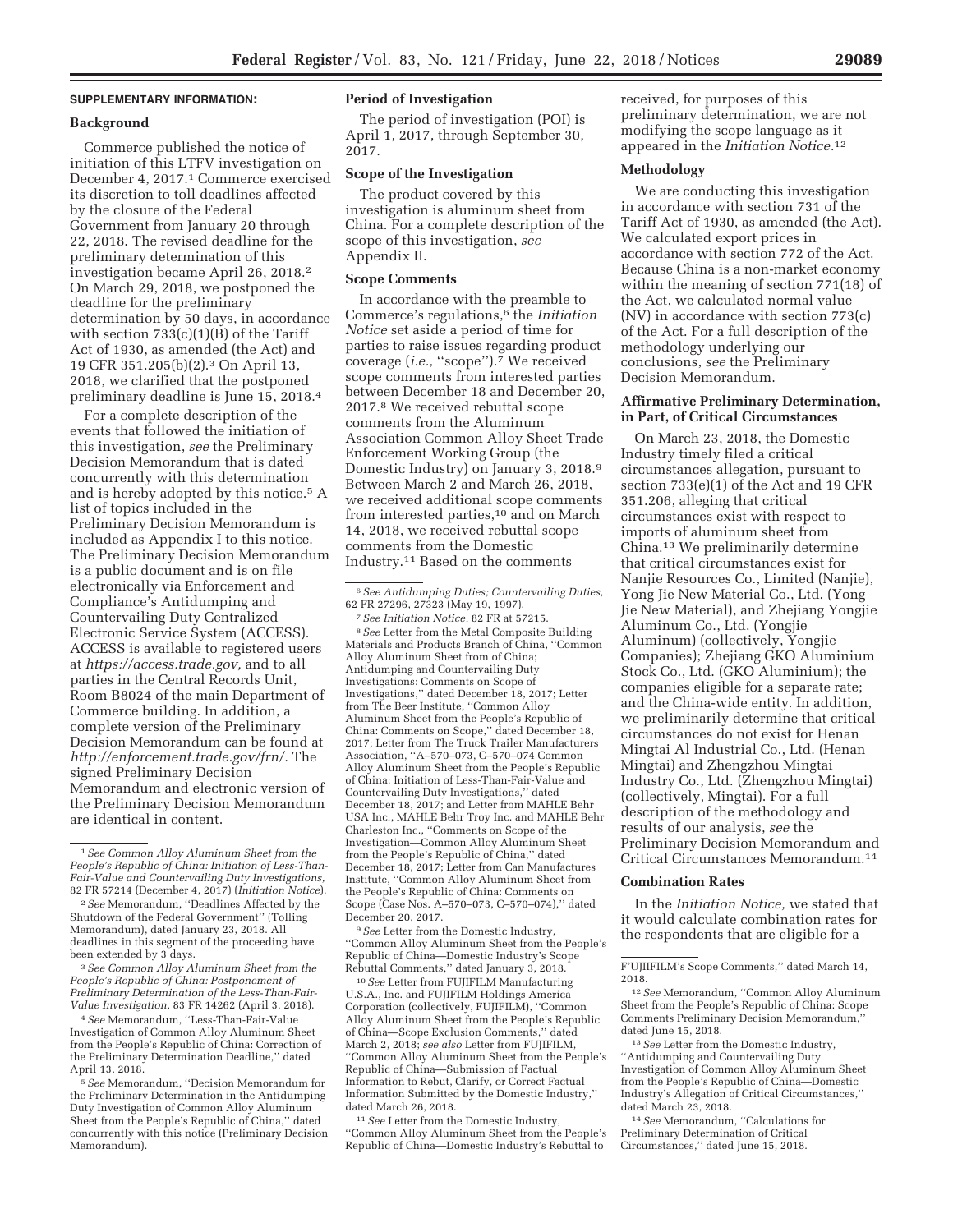separate rate in this investigation.<sup>15</sup> Policy Bulletin 05.1 describes this practice.16

# **Preliminary Determination**

The preliminary weighted-average antidumping margins are as follows:

| Exporter                                                                                     | Producer                                                                      | Weighted-<br>average<br>margin<br>(percent) | Cash deposit<br>adjusted for<br>subsidy offset<br>(percent) |
|----------------------------------------------------------------------------------------------|-------------------------------------------------------------------------------|---------------------------------------------|-------------------------------------------------------------|
| Henan Mingtai Al Industrial Co., Ltd./Zhengzhou<br>Mingtai Industry Co., Ltd <sup>17</sup> . | Henan Mingtai Al Industrial Co., Ltd./Zhengzhou<br>Mingtai Industry Co., Ltd. | 167.16                                      | 167.16                                                      |
|                                                                                              |                                                                               | 167.16                                      | 167.16                                                      |
| Alumax Composite Material (Jiangyin) Co., Ltd                                                |                                                                               | 167.16                                      | 167.16                                                      |
|                                                                                              |                                                                               | 167.16                                      | 167.16                                                      |
| Henan Founder Beyond Industry Co., Ltd                                                       | Henan Xintai Aluminum Industry Co., Ltd                                       | 167.16                                      | 167.16                                                      |
|                                                                                              | Huafon Nikkei Aluminium Corporation                                           | 167.16                                      | 167.16                                                      |
| Jiangsu Lidao New Material Co., Ltd                                                          |                                                                               | 167.16                                      | 167.16                                                      |
|                                                                                              |                                                                               | 167.16                                      | 167.16                                                      |
| Jiangyin Litai Ornamental Materials Co., Ltd                                                 | Jiangyin Litai Ornamental Materials Co., Ltd                                  | 167.16                                      | 167.16                                                      |
| Jiangyin New Alumax Composite Material Co. Ltd                                               |                                                                               | 167.16                                      | 167.16                                                      |
|                                                                                              |                                                                               | 167.16                                      | 167.16                                                      |
| Tianjin Zhongwang Aluminium Co., Ltd                                                         |                                                                               | 167.16                                      | 167.16                                                      |
| Xiamen Xiashun Aluminum Foil Co., Ltd                                                        | Xiamen Xiashun Aluminum Foil Co., Ltd                                         | 167.16                                      | 167.16                                                      |
| Yantai Jintai International Trade Co., Ltd                                                   |                                                                               | 167.16                                      | 167.16                                                      |
|                                                                                              |                                                                               | 167.16                                      | 167.16                                                      |
|                                                                                              | Henan Zhongyuan Aluminum Co., Ltd                                             | 167.16                                      | 167.16                                                      |
|                                                                                              |                                                                               | 167.16                                      | 167.16                                                      |
|                                                                                              | Shanghai Dongshuo Metal Trade Co., Ltd                                        | 167.16                                      | 167.16                                                      |
|                                                                                              |                                                                               | 167.16                                      | 167.16                                                      |
| China-Wide Entity                                                                            |                                                                               | 167.16                                      | 167.16                                                      |

#### **Suspension of Liquidation**

In accordance with section 733(d)(2) of the Act, we will direct U.S. Customs and Border Protection (CBP) to suspend liquidation of all entries of aluminum sheet from China as described in the scope of the investigation section entered, or withdrawn from warehouse, for consumption on or after the date of publication of this notice in the **Federal Register**. Further, pursuant to section 733(d)(1)(B) of the Act and 19 CFR 351.205(d), Commerce will instruct CBP to require a cash deposit equal to the weighted-average amount by which normal value exceeds U.S. price, as indicated in the chart above as follows: (1) For the producer/exporter combinations listed in the table above, the cash deposit rate is equal to the estimated weighted average dumping margin listed for that combination in the table; (2) for all combinations of China producers/exporters of merchandise under consideration that have not established eligibility for their own separate rates, the cash deposit rate will be equal to the estimated weightedaverage dumping margin established for the China-wide entity; and (3) for all

third-country exporters of merchandise under consideration not listed in the table above, the cash deposit rate is the cash deposit rate applicable to the China producer/exporter combination that supplied that third-country exporter.

Section 733(e)(2) of the Act provides that, given an affirmative determination of critical circumstances, any suspension of liquidation shall apply to unliquidated entries of merchandise entered, or withdrawn from warehouse, for consumption on or after the later of (a) the date which is 90 days before the date on which the suspension of liquidation was first ordered, or (b) the date on which notice of initiation of the investigation was published. Commerce preliminarily finds that critical circumstances exist for imports of subject merchandise from Nanjie Resources Co., Limited/Yong Jie New Material Co., Ltd./Zhejiang Yongjie Aluminum Co., Ltd.; Zhejiang GKO Aluminium Stock Co., Ltd.; the companies eligible for a separate rate; and the China-wide entity, as discussed above.

In accordance with section 733(e)(2)(A) of the Act, the suspension of liquidation shall apply to all

unliquidated entries of merchandise from the producer/exporter combinations identified in this paragraph that were entered, or withdrawn from warehouse, for consumption on or after the date which is 90 days before the publication of this notice.

The suspension of liquidation will remain in effect until further notice.

# **Disclosure and Public Comment**

We will disclose to interested parties the calculations performed in this proceeding within five days of the date of announcement of this preliminary determination in accordance with 19 CFR 351.224(b). Case briefs or other written comments on the preliminary determination described above may be submitted to the Assistant Secretary for Enforcement and Compliance no later than seven days after the date on which the last verification report is issued in this proceeding.18 Rebuttal briefs, limited to issues raised in case briefs, may be submitted no later than five days after the deadline date for case briefs.19

Parties who submit case briefs or rebuttal briefs in this proceeding are encouraged to submit with each

<sup>15</sup>*See Initiation Notice,* 82 FR at 57217. 16*See* Enforcement and Compliance's Policy Bulletin No. 05.1, regarding, ''Separate-Rates

Practice and Application of Combination Rates in Antidumping Investigations involving Non-Market Economy Countries,'' (April 5, 2005) (Policy Bulletin 05.1), available on the Department's

website at *http://enforcement.trade.gov/policy/ bull05-1.pdf.* 

<sup>&</sup>lt;sup>17</sup> We preliminarily determine that Henan Mingtai Al Industrial Co., Ltd. and Zhengzhou Mingtai Industry Co., Ltd. are a single entity. *See*  Preliminary Decision Memorandum; *see also*  Memorandum, ''Preliminary Affiliation and

Collapsing Memorandum for Henan Mingtai Al Industrial Co., Ltd. and Zhengzhou Mingtai Industry Co., Ltd.,'' dated concurrently with this notice.

<sup>18</sup>*See* 19 CFR 351.309(b)(2)(c)(i).

<sup>19</sup>*See* 19 CFR 351.309, *see also* 19 CFR 351.303 (for general filing requirements).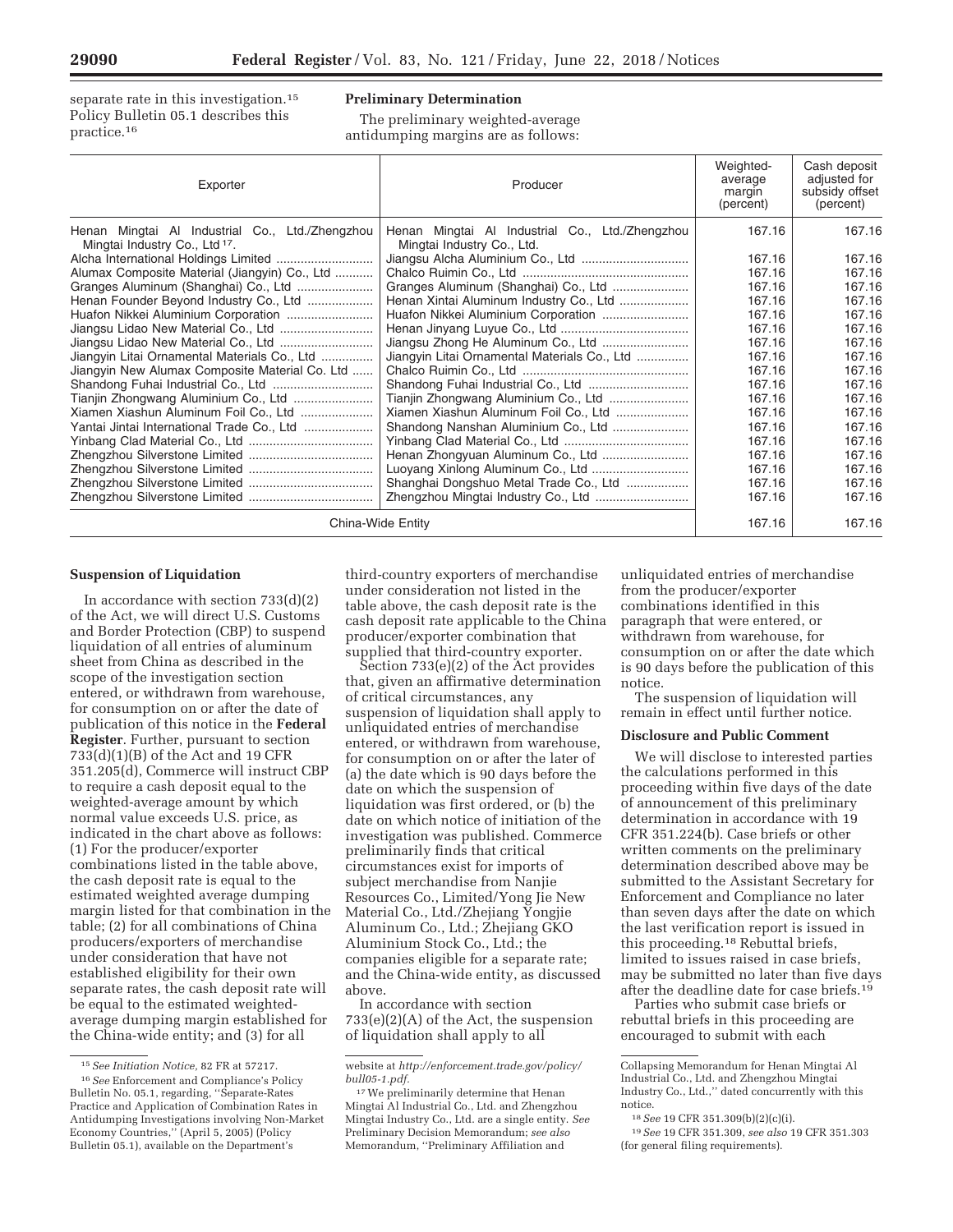argument: (1) A statement of the issue; (2) a brief summary of the argument; and (3) a table of authorities.20 This summary should be limited to five pages total, including footnotes.

Interested parties who wish to request a hearing must do so in writing within 30 days after the publication of this preliminary determination in the **Federal Register**.21 Requests should contain the party's name, address, and telephone number; the number of participants; and a list of the issues to be discussed. If a request for a hearing is made, we intend to hold the hearing at the U.S. Department of Commerce, 1401 Constitution Avenue NW, Washington, DC 20230, at a date, time, and location to be determined. Parties will be notified of the date, time, and location of any hearing.

Parties must file their case and rebuttal briefs, and any requests for a hearing, electronically using ACCESS.22 Electronically filed documents must be received successfully in their entirety by 5:00 p.m. Eastern Time on the due dates established above.23

## **Postponement of Final Determination and Extension of Provisional Measures**

Section 735(a)(2) of the Act provides that a final determination may be postponed until not later than 135 days after the date of the publication of the preliminary determination if, in the event of an affirmative preliminary determination, a request for such postponement is made by exporters who account for a significant proportion of exports of the subject merchandise, or in the event of a negative preliminary determination, a request for such postponement is made by the petitioner. Section 351.210(e)(2) of Commerce's regulations requires that requests by respondents for postponement of a final determination be accompanied by a request for extension of provisional measures from a four-month period to a period not more than six months in duration.

Respondents Mingtai and Yongjie Companies requested that, in the event of an affirmative preliminary determination in this investigation, Commerce postpone its final determination, *i.e.,* no later than 135 days after the publication of the preliminary determination in the **Federal Register**, and that Commerce extend the application of the provisional measures prescribed under section 733(d) of the Act and 19 CFR

351.210(e)(2), from a four-month period to a period not to exceed six months.24 Additionally, the Domestic Industry requested that Commerce postpone its final determination and extend the application of provisional measures from a four-month period to a period not to exceed six months.25

In accordance with section 735(a)(2)(A) of the Act and 19 CFR 351.210(b)(2)(ii), because: (1) Our preliminary determination is affirmative; (2) the requesting exporters account for a significant proportion of exports of the subject merchandise; and (3) no compelling reasons for denial exist, we are postponing the final determination until no later than 135 days after the publication of this notice in the **Federal Register** and extending the provisional measures from a fourmonth period to a period not greater than six months. Accordingly, we will issue our final determination no later than 135 days after the date of publication of this preliminary determination, pursuant to section 735(a)(2) of the Act.26

# **International Trade Commission (ITC) Notification**

In accordance with section 733(f) of the Act, we will notify the International Trade Commission (ITC) of our preliminary determination of sales at LTFV. If our final determination is affirmative, the ITC will determine before the later of 120 days after the date of this preliminary determination or 45 days after our final determination whether these imports are materially injuring, or threaten material injury to, the U.S. industry.

This determination is issued and published in accordance with sections 733(f) and 777(i)(I) of the Act and 19 CFR 351.205(c).

Dated: June 15, 2018.

#### **Gary Taverman,**

*Deputy Assistant Secretary for Antidumping and Countervailing Duty Operations, performing the non-exclusive functions and duties of the Assistant Secretary for Enforcement and Compliance.* 

#### **Appendix I**

# **List of Topics Discussed in the Preliminary Decision Memorandum**

I. Summary

- II. Background
- III. Period of Investigation
- IV. Preliminary Determination of Critical Circumstances
- V. Scope Comments
- VI. Scope of the Investigation
	- VII. Postponement of Final Determination and Extension of Provisional Measures
	- VIII. Discussion of the Methodology
	- A. Non-Market Economy Country
	- B. Surrogate Country and Surrogate Values
	- C. Separate Rates
	- D. Combination Rates
	- E. Collapsing and Affiliation
	- F. China-Wide Entity
	- G. Application of Facts Available and Adverse Inferences
	- H. Date of Sale
	- I. Comparisons to Fair Value
	- J. Normal Value
	- K. Factor Valuation Methodology
	- L. Determination of the Comparison Method
	- IX. Currency Conversion
	- X. Adjustment Under Section 777A(F) of the Act
	- XI. Adjustment for Countervailable Export Subsidies
	- XII. Disclosure and Public Comment
	- XIII. Verification
	- XIV. Conclusion

#### **Appendix II**

#### **Scope of the Investigation**

The merchandise covered by this investigation is aluminum common alloy sheet (common alloy sheet), which is a flatrolled aluminum product having a thickness of 6.3 mm or less, but greater than 0.2 mm, in coils or cut-to-length, regardless of width. Common alloy sheet within the scope of this investigation includes both not clad aluminum sheet, as well as multi-alloy, clad aluminum sheet. With respect to not clad aluminum sheet, common alloy sheet is manufactured from a 1XXX-, 3XXX-, or 5XXX-series alloy as designated by the Aluminum Association. With respect to multi-alloy, clad aluminum sheet, common alloy sheet is produced from a 3XXX-series core, to which cladding layers are applied to either one or both sides of the core.

Common alloy sheet may be made to ASTM specification B209–14, but can also be made to other specifications. Regardless of specification, however, all common alloy sheet meeting the scope description is included in the scope. Subject merchandise includes common alloy sheet that has been further processed in a third country, including but not limited to annealing, tempering, painting, varnishing, trimming, cutting, punching, and/or slitting, or any other processing that would not otherwise remove the merchandise from the scope of the investigations if performed in the country of manufacture of the common alloy sheet.

Excluded from the scope of this investigation is aluminum can stock, which is suitable for use in the manufacture of aluminum beverage cans, lids of such cans, or tabs used to open such cans. Aluminum can stock is produced to gauges that range from 0.200 mm to 0.292 mm, and has an H– 19, H–41, H–48, or H–391 temper. In addition, aluminum can stock has a lubricant

<sup>20</sup>*See* 19 CFR 351.309(c)(2) and (d)(2).

<sup>21</sup>*See* 19 CFR 351.310(c).

<sup>22</sup>*See* 19 CFR 351.303(b)(2)(i).

<sup>23</sup>*See* 19 CFR 351.303(b)(1).

<sup>24</sup>*See* Letter from Mingtai and Yongjie Companies, ''Common Alloy Aluminum Sheet from the People's Republic of China: Request for Postponement of Final Determination,'' dated May 14, 2018.

<sup>25</sup>*See* Letter from the Domestic Industry, ''Common Alloy Aluminum Sheet from the People's Republic of China—Domestic Industry's Request to Extend Deadline for Final Antidumping Determination,'' dated May 18, 2018.

<sup>26</sup>*See* 19 CFR 351.210(b)(2) and (e).